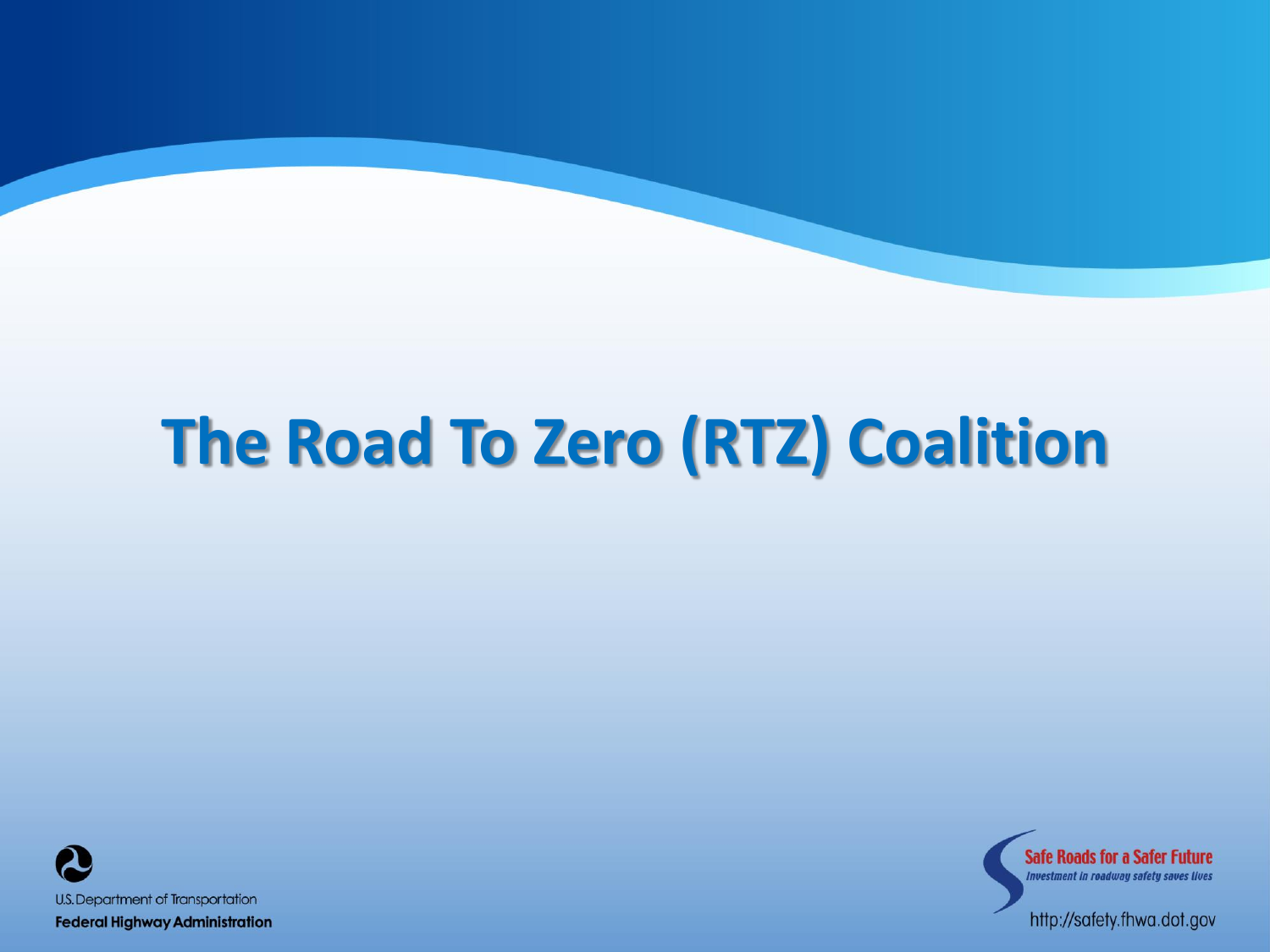

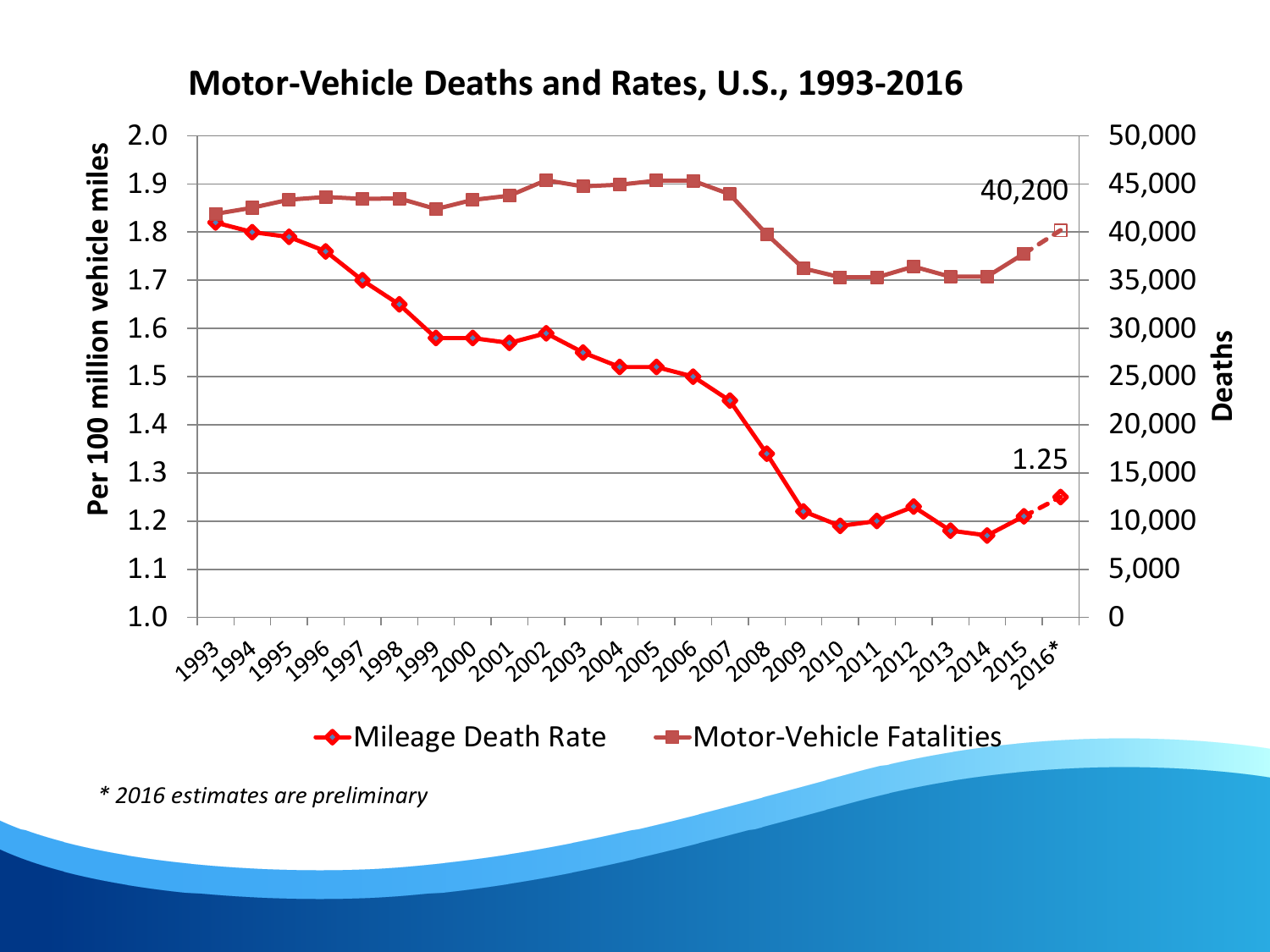









#### **VISION4ERVORK**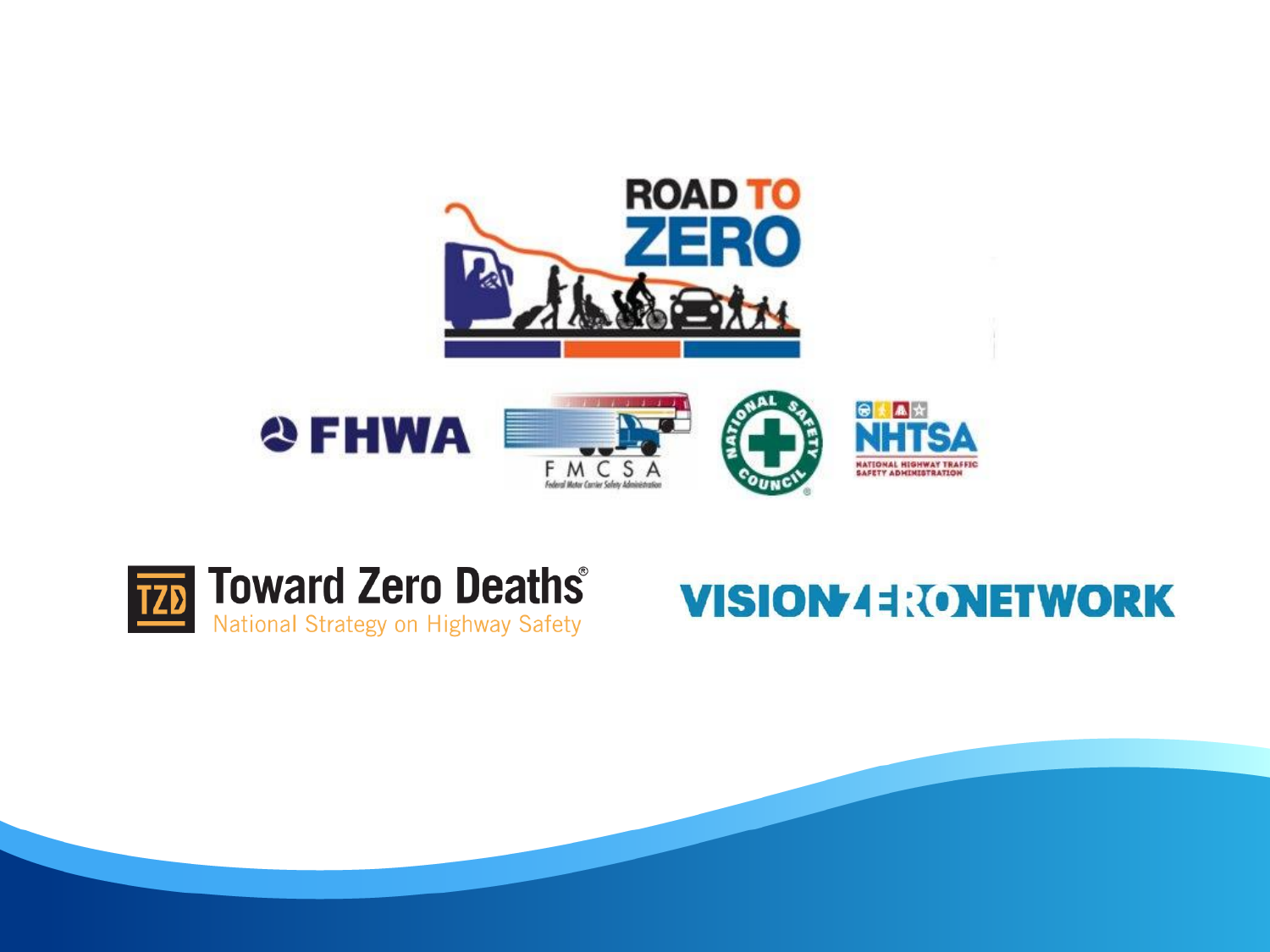### Road to Zero Coalition



























ntelligent Car Coalition















4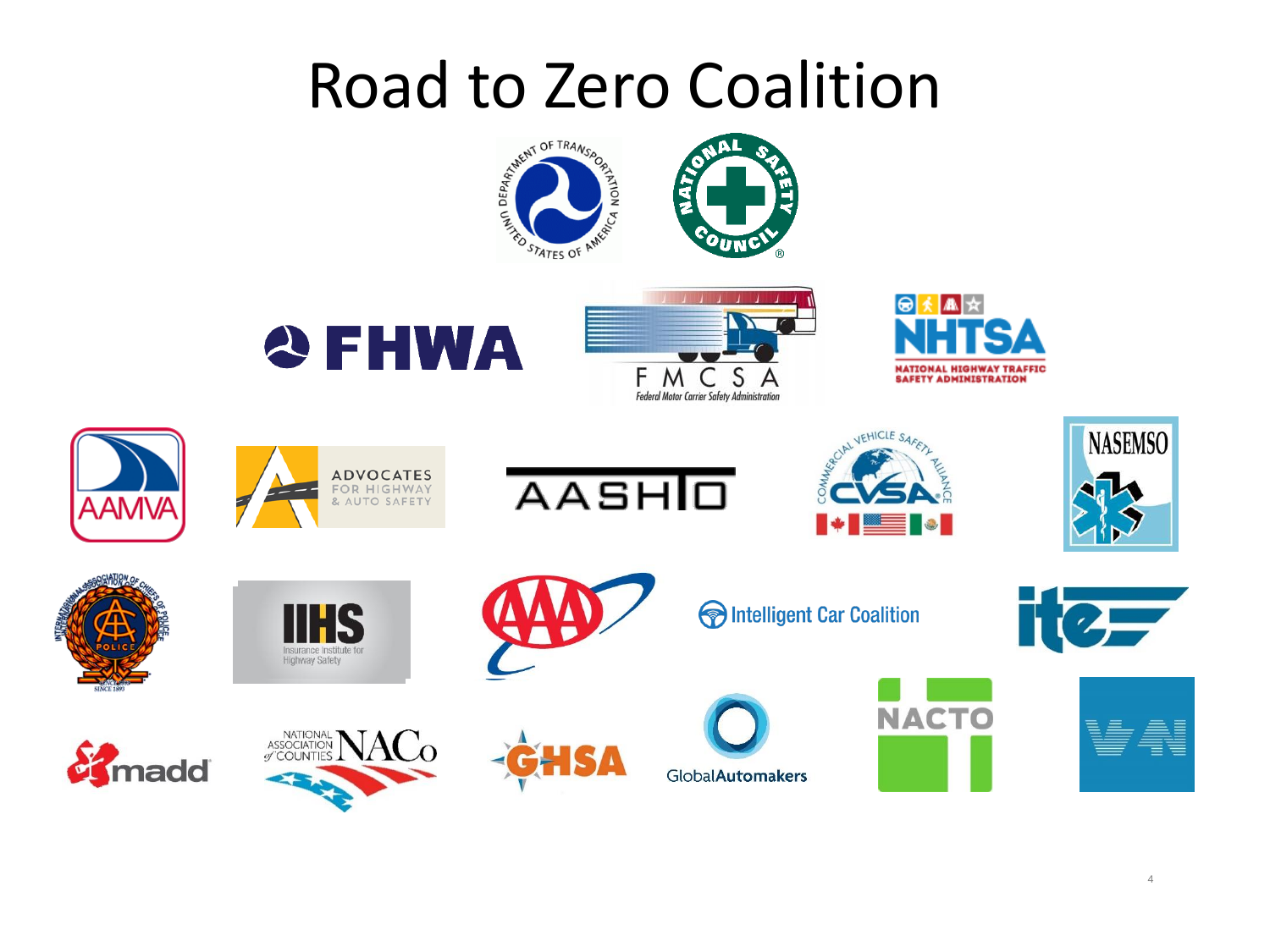#### **Road To Zero Coalition - Members by Type**



| <b>Advocacy organization</b> | 64  |
|------------------------------|-----|
| <b>Association</b>           | 85  |
| <b>Automotive</b>            | 4   |
| <b>Business</b>              | 36  |
| <b>Education</b>             | 20  |
| <b>Government</b>            | 31  |
| <b>Insurer</b>               | 4   |
| <b>Survivor/Advocate</b>     | 10  |
| <b>Grand Total</b>           | 254 |

As of April 2, 2017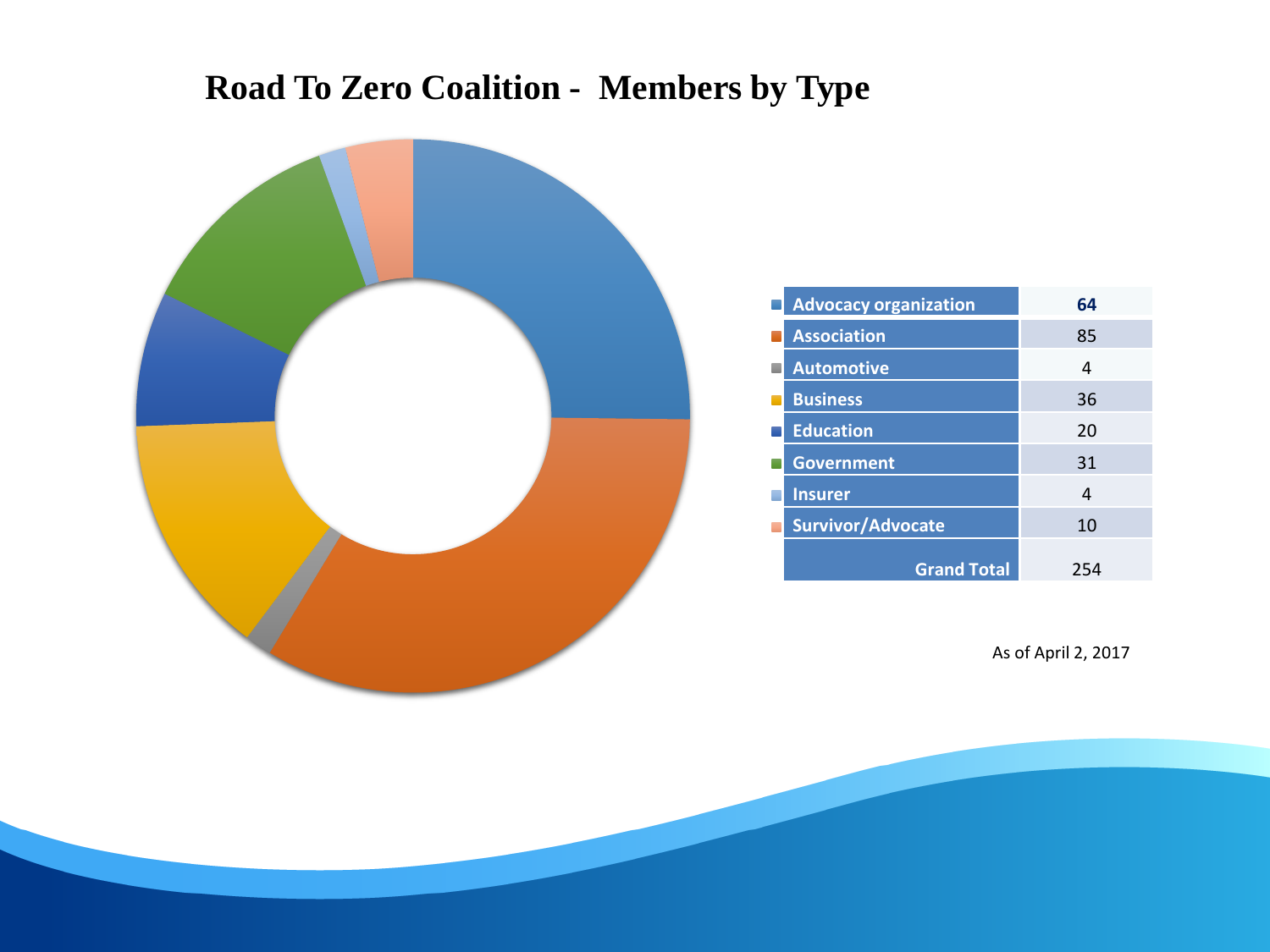## **Three Interconnected Paths**

**Grants** – Safe System Innovation Grants: \$1 million per year for 3 years.

**Coalition Meetings** – Comprised of 250 unique organizations who are part of the solution to reach ZERO traffic fatalities.

**Future Planning Scenario Report** - Developing a future planning scenario for 2050. How human-vehicle-roadway systems could be designed for ZERO deaths.

 $\rightarrow$  Zero in 30 Years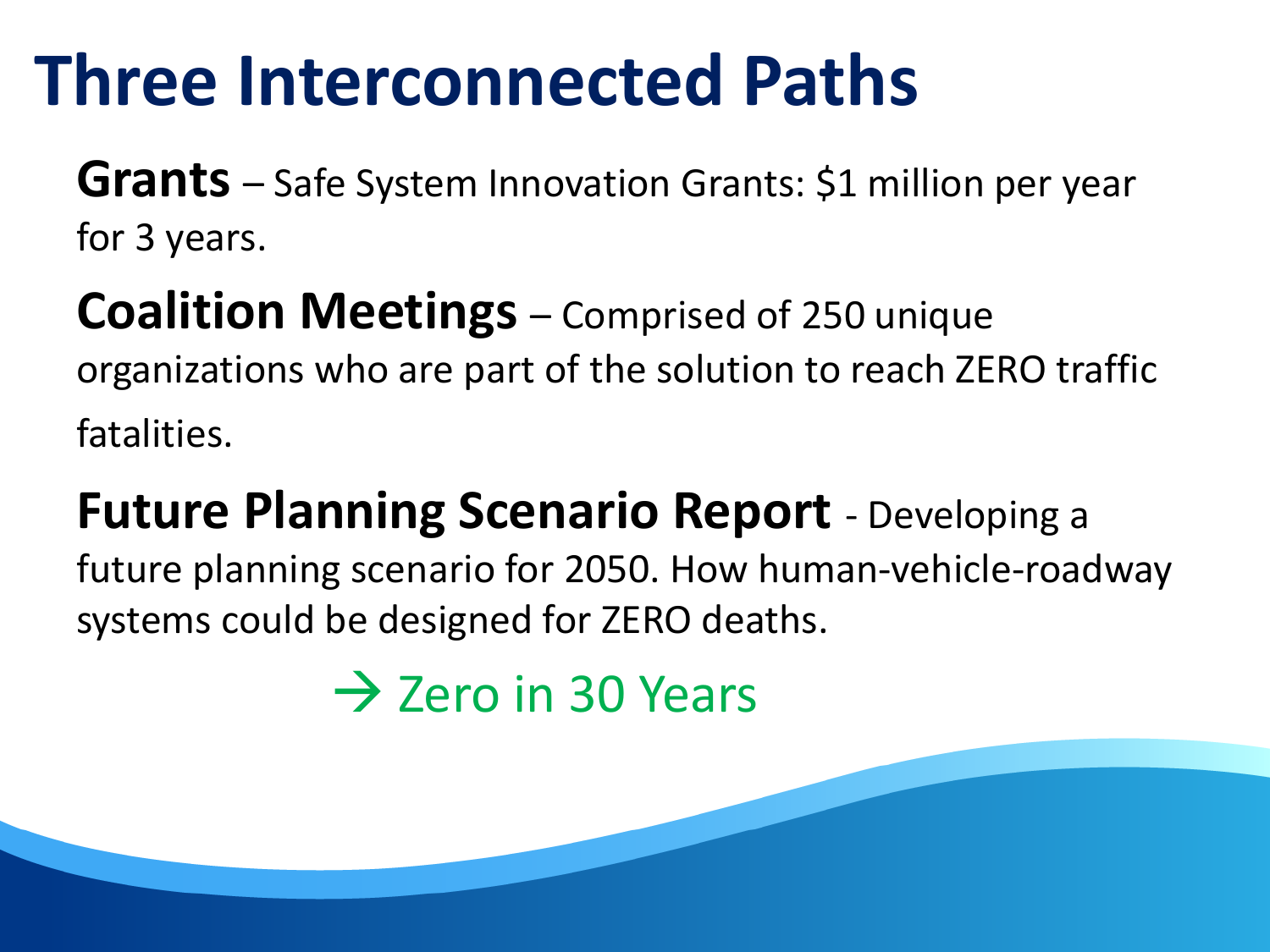#### **What Can We Do Now**

Learn from others and replicate when possible

Develop flexible solutions to meet the needs of all populations

Leverage new technologies when possible and double down on existing proven countermeasures

Couple strong laws with high visibility enforcement

Create a safety culture